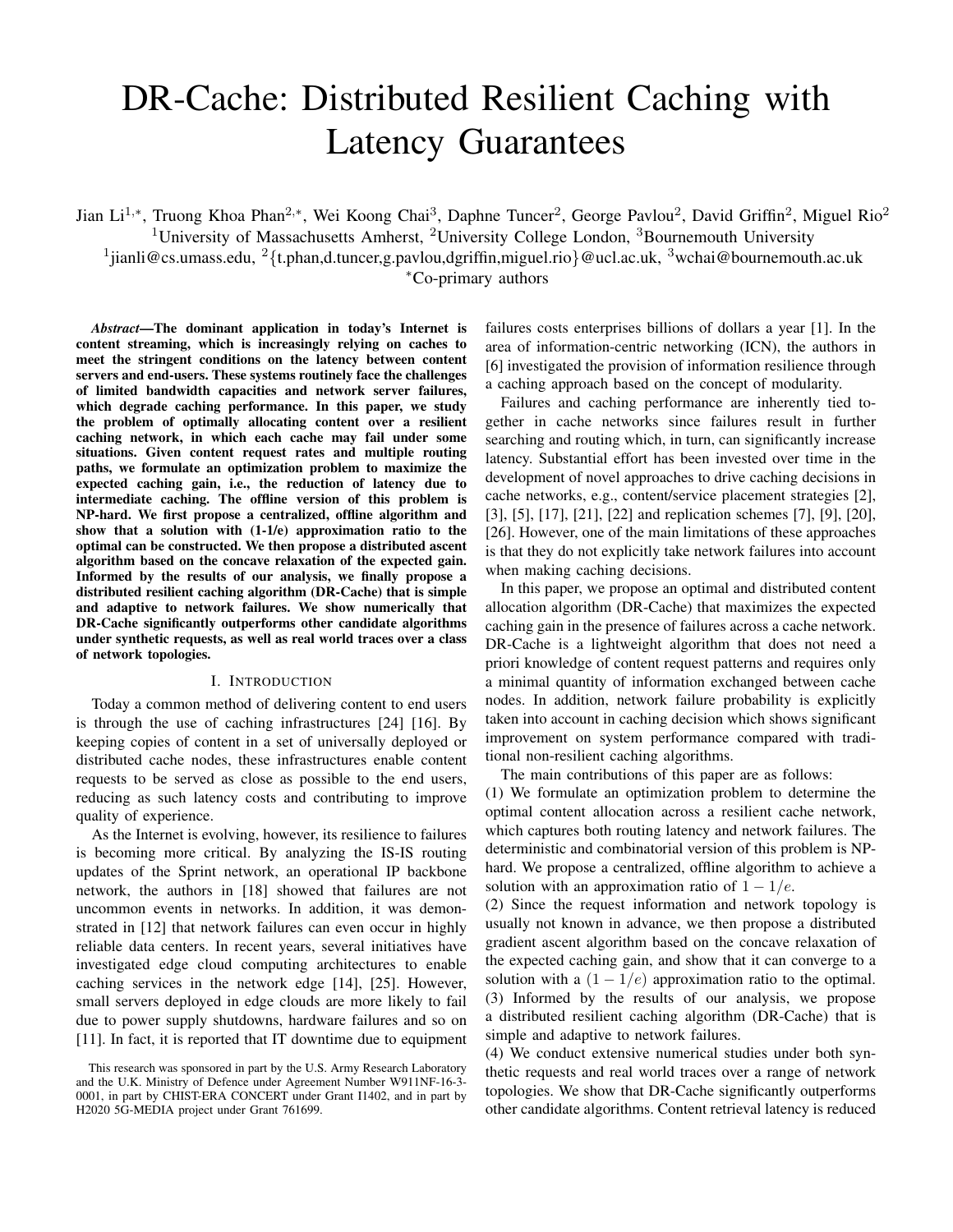by up to 57%, while the number of failed requests is reduced by 8% and routing overhead is reduced by 16.7%.

## *Related Work and Organization*

The key focus of this work is to propose a content allocation scheme to incorporate network failures, specifically in caching systems, to achieve low latency. Our ideas are built and borrowed from a large body of existing work in this area. However, to the best of our knowledge, DR-Cache is the first caching system that employs replication and captures network failures to reduce latencies.

Due to network failures, maintaining a single copy of each piece of content in a cache network can result in low performance due to content unavailability. Replication [9], [23] has been used to increase content redundancy, which further improves the performance in terms of cache hits. However, [15] showed that simple universal replication strategies are not optimal when there is a significant variation in the popularity of content: cache space can be wasted on less popular contents.

Many studies provide insights on the offline caching optimization problem [2], [5], [10], [13], [19], [20]. The one most close to our problem is [15], we rely and expand upon this work. [15] considered a caching network and assumed that only a fixed and unique path is used for routing the request and that all caches (servers) are stable. However, in our framework, due to network failures, i.e., instability of each node, we assume that multiple paths are available for each request. These are the two major differences with [15]. Since we capture network failures using multiple paths, showing that (i) there exists a centralized, offline algorithm that can achieve a constant approximation ratio to the optimal; and (ii) there exists a distributed resilient caching algorithm that is simple and adaptive to network failures without prior knowledge of network topology and request information, are quite intricate. These are main contributions in this paper.

The paper is organized as follows. We introduce the model and formally formulate our optimization problem in Section II. We present the centralized algorithm in Section III. Distributed gradient ascent algorithm and distributed resilient caching algorithm (DR-Cache) are presented in Section IV. Finally, we provide extensive numerical results in Section V, and we present our conclusions in Section VI.

#### II. ANALYTICAL MODEL

We consider a general cache network, in which each node has a finite cache capacity to store content and failures can occur on any node. We use "node" as a general term to indicate a router in Information/Content Centric Networks (ICN/CCN [16]) or a server in Content Distribution Networks (CDN) [24] and edge cloud clusters [14], [25]. We assume that there exists an origin server, which is the persistent store of the content requested by end users. Each end user generates requests for content, which are forwarded through the network towards the origin server. Content requests are satisfied on the occurrence of the first "cache hit". Here, we consider the case that there exists multiple paths for each request, but only one path is used for routing each time. Whenever a cache hit occurs, the requested content is sent back along the reverse direction of the path. Intermediate nodes can then cache the requested content to serve future requests. Our objective is to determine the optimal content allocation that maximizes the expected caching gain.

*Cache Network:* We represent the cache network as a general graph  $G = (V, E)$ . Each node has a finite cache capacity, denote it as  $C_i \in \mathbb{N}_+$  for  $j \in V$ . Let  $\mathcal{N} = \{1, 2, \dots, n\}$  be the set of equal-size content in the library considered in our system. For each node  $j \in V$  and content  $i \in \mathcal{N}$ , we denote

$$
x_{j,i} = \begin{cases} 1, & \text{if node } j \text{ caches content } i, \\ 0, & \text{otherwise.} \end{cases}
$$
 (1)

Denote the global allocation as  $X = \{x_{j,i}\}_{j \in V, i \in \mathcal{N}} \in$  $\{0,1\}^{|V| \times |{\cal N}|}$ . Thus based on the capacity constraint on each node, we have

$$
\sum_{i \in \mathcal{N}} x_{j,i} \le C_j, \quad \forall j \in V. \tag{2}
$$

*Network Resilience:* We capture the resilience of each node with a stability score  $s_j \in [0,1]$  for  $j \in V$ . A higher value of  $s_j$  means node j is more stable, while a smaller  $s_j$  value means that node  $j$  is more likely to fail. In other words, node j fails with probability  $(1-s_j)$  over the timeframe under consideration. As shown in [11], [12], the failure probability of a node is affected by a combination of several factors. However, deriving an exact model to predict the failure probability is out of the scope of this work.

A request routed along a path fails if one of the intermediate nodes on the path is broken. For example, given a path with four nodes  $(p_1, p_2, p_3, p_4)$  and suppose node  $p_3$  caches the requested content. If node  $p_2$  breaks, the request fails since it cannot reach node  $p_3$ . Therefore, it is prudent for each node to take the stability information (including that of itself and other nodes along the path) into account when it decides to cache the content. In this work, we propose an algorithm under which node  $j$  makes a decision to cache the requested content  $i$  with probability  $f_{j,i}$ , which relies on the stability of each of the nodes on the path. More details are presented in Section IV. *Content Requests and Routing Latency:* We assume that requests to content are routed along paths in  $G$ . We denote a request as  $(i, \mathcal{P}^i)$ , where i is the requested content, and  $\mathcal{P}^i$ is a set of corresponding paths. We assume that each content  $i$ can be routed along a set of possible paths  $\mathcal{P}^i = (\mathcal{P}^i_1, \cdots, \mathcal{P}^i_I),$ for constant  $I \in \mathbb{N}_+$ . The probability of routing along path  $\mathcal{P}_l^i$ is given by  $q_l^i$ , we denote the probability distribution over  $\mathcal{P}^i$ as  $Q^i = (q_1^i, \dots, q_I^i)$ , satisfying  $\sum_{l=1}^I q_l^i = 1$ . Once a request is generated, one path is used for routing, and a new path is selected only if that path fails. Formally, a path  $P_l^i$  is a sequence  $\{p_{l,1}^i, \dots, p_{l,|\mathcal{P}_l^i|\}}^i$  of nodes  $p_{l,j}^i$  such that the edge  $(p_{i,j}^i, p_{i,j+1}^i) \in E$ , for  $j = 1, \dots, |\mathcal{P}_i^i| - 1$ . We say that a request  $(i, \mathcal{P}^i)$  is well routed in  $\mathcal{G}$ , if there exist a set of paths  $\mathcal{P}^i$  and an origin server, which is the end node  $p_{l,|\mathcal{P}^i}^i$  on each possible path  $\mathcal{P}_l^i$ , that contains the requested content i.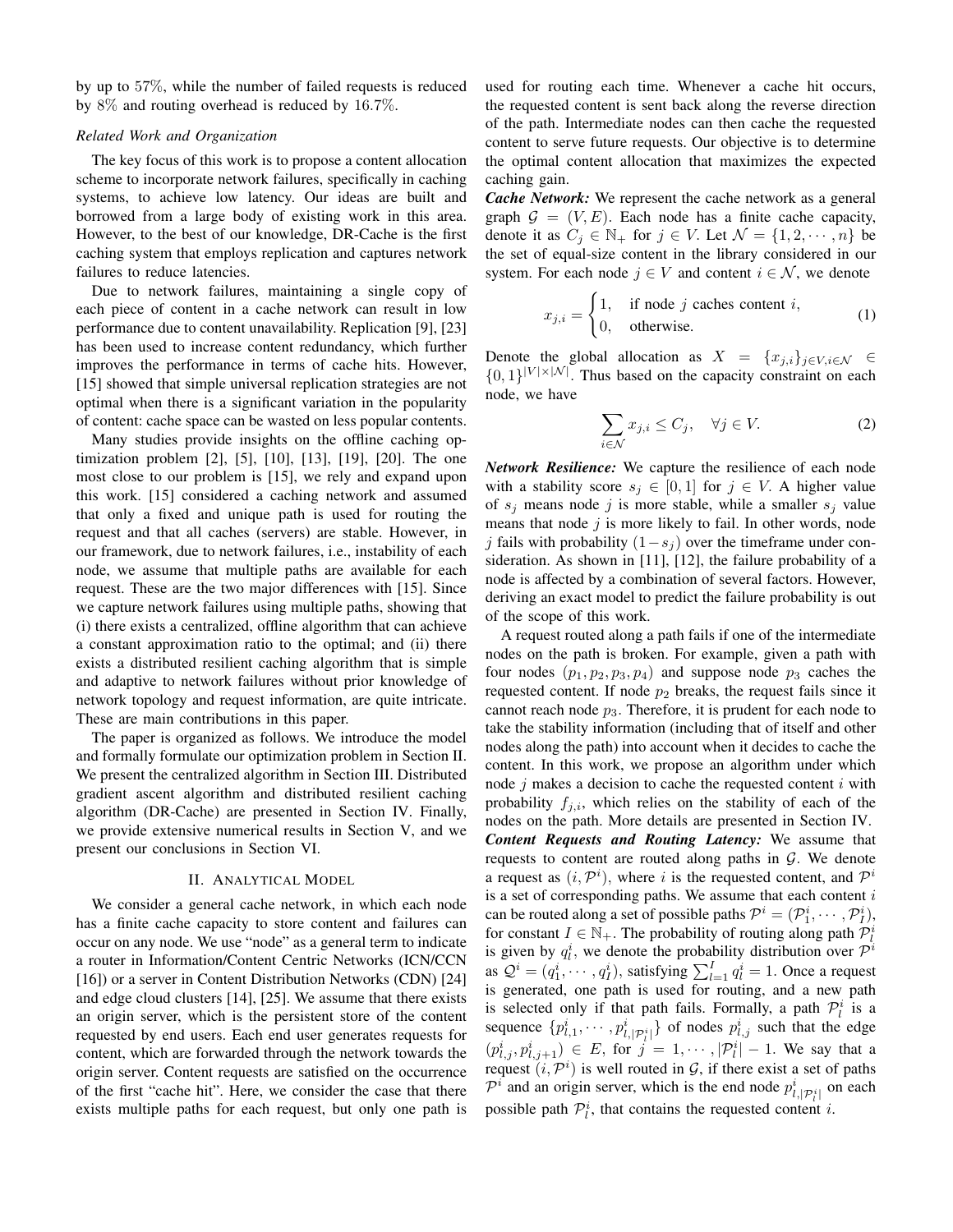We denote all the requests as  $R$ . Also each request arrives according to an independent Poisson process, we denote the request rate by  $\lambda_{(i,\mathcal{P}^i)}$  for request  $(i,\mathcal{P}^i) \in \mathcal{R}$ .

A request  $(i, \mathcal{P}^i) \in \mathcal{R}$  is routed over the cache network  $\mathcal{G}$ following a path  $\mathcal{P}_l^i \in \mathcal{P}^i$ . Once it reaches a cache storing that content, a response message is generated and carries the requested content and the stability information of each node on the path. The response message is passed along the reverse direction of  $\mathcal{P}_l^i$  to the end-user who sent the request. We assume that each edge along the path has a delay (latency)  $d_{(u,v)} > 0, \forall (u,v) \in E$ . Since we consider a symmetric routing, i.e.,  $d_{(u,v)} = d_{(v,u)}$ , the delay from searching and responding are identical, our objective of maximizing caching gain is equivalent to maximizing caching gain from response messages. Therefore, in the following, we only consider the delay from response messages. For brevity, in the remainder of this section, we remove the superscript  $\cdot^i$  of each node  $p_{i,j}^i$ on path  $P_l^i \in \mathcal{P}^i$ .

Therefore, if a request  $(i, \mathcal{P}^i) \in \mathcal{R}$  is well routed in the network  $\mathcal{G}$ , the corresponding delay can be expressed as

$$
L_{(i,\mathcal{P}^i)} = L_{(i,\mathcal{P}^i)}(X)
$$
  
= 
$$
\sum_{l=1}^{I} q_l^i \sum_{k=1}^{|\mathcal{P}_l^i|-1} u(s_{p_{l,k+1}}) d_{p_{l,k+1}p_{l,k}} \prod_j^k (1 - x_{p_{l,j},i}),
$$
 (3)

where  $u(\cdot)$  is a continuous and decreasing convex function on [0, 1] with  $u(0) < M$  for  $M < \infty$  and  $u(1) = 1$ . It captures the impact of node stability along the path on the latency. Intuitively, (3) means that if node  $p_{l,k+1}$  caches content i, then the corresponding delay should be the sum of delay associated with all edges on the reverse path from node  $p_{l,k+1}$  to the end-user, since all nodes between them do not store content *i*. Equation (3) represents the expected delay a request  $(i, \mathcal{P}^i)$ can experience when it is routed along the path  $\mathcal{P}^i$ . Note that if any of the intermediate nodes between  $p_{l,1}$  and  $p_{l,k+1}$  breaks, the request on this path fails, which results in a large latency. Thus, we use  $u(\cdot)$  in (3) to capture this feature. For example, if node  $p_{l,k}$  is unstable, the value of  $u(s_{p_{l,k}})$  is high, then another path with more stable nodes might be selected to minimize the corresponding delay for the request  $(i, \mathcal{P}^i)$ .

Therefore, the total expected delay for all requests  $(i, \mathcal{P}^i) \in$  $\mathcal R$  is defined as

$$
L(X) = \sum_{(i,\mathcal{P}^i)\in\mathcal{R}} \lambda_{(i,\mathcal{P}^i)} L_{(i,\mathcal{P}^i)} =
$$
  

$$
\sum_{(i,\mathcal{P}^i)\in\mathcal{R}} \lambda_{(i,\mathcal{P}^i)} \sum_{l=1}^I q_l^i \sum_{k=1}^{|\mathcal{P}_l^i|-1} u(s_{p_{l,k+1}}) d_{p_{l,k+1}p_{l,k}} \prod_j^k (1 - x_{p_{l,j},i}).
$$
  
(4)

*Caching Gain Optimization:* Now, if we consider the case that there is no cache available in the network, i.e., all requests from end-users are served by the origin server, then the expected delay is given as

$$
L_0 = \sum_{(i,\mathcal{P}^i)\in\mathcal{R}} \lambda_{(i,\mathcal{P}^i)} \sum_{l=1}^I q_l^i \sum_{k=1}^{|\mathcal{P}_l^i|-1} u(s_{p_{l,k+1}}) d_{p_{l,k+1}p_{l,k}}.
$$
 (5)

Our objective is to find a feasible allocation  $X$  to minimize the total expected delay, which is equivalent to maximizing the expected caching gain, defined as

$$
G(X) = L_0 - L(X) = \sum_{(i,\mathcal{P}^i) \in \mathcal{R}} \lambda_{(i,\mathcal{P}^i)} \sum_{l=1}^I q_l^i \sum_{k=1}^{|\mathcal{P}_l^i|-1} u(s_{p_{l,k+1}})
$$

$$
\cdot d_{p_{l,k+1}p_{l,k}} \left(1 - \prod_{j}^k (1 - x_{p_{l,j},i})\right). \tag{6}
$$

Hence, we consider the following optimization problem

max 
$$
G(X)
$$
  
\ns.t.  $x_{j,i} \in \{0,1\}, \quad \forall j \in V, i \in \mathcal{N},$   
\n
$$
\sum_{i \in \mathcal{N}} x_{j,i} \leq C_j, \quad \forall j \in V.
$$
\n(7)

## Theorem 1. *The optimization problem in (7) is NP-hard.*

The proof is straightforward from [8]. In this paper, we aim at designing a distributed algorithm that captures the resilience of the network and produces a feasible allocation within a constant approximation ratio to the optimal, without knowing the request information and network topology.

#### III. CENTRALIZED ALGORITHM

Before presenting distributed algorithms, we first consider a centralized, offline algorithm that achieves a constant approximated solution to (7) in polynomial time. It is easy to check that the optimization problem defined in (7) is a submodular optimization problem under matroid constraints [8] and there exists a 1/2-approximation algorithm that can be constructed. In the following, we consider the *randomized swap rounding* algorithm [8] that can improve the approximation ratio to  $1 - 1/e$ .

The centralized approximation algorithm consists of two steps: (1) We turn the integer programming problem to a convex optimization problem whose solution is equal to or greater than the optimal one by relaxing the binary variable  $x_{i,i}$  from  $\{0,1\}$  to  $[0,1]$ ,  $\forall j \in V$  and  $\forall i \in \mathcal{N}$ . We show that the obtained solution is within a constant approximation from the optimal solution to the original problem. (2) We round the possibly fractional solutions from the convex optimization to possible solutions to the original integer problem. In the following, we present the key steps of the application of *randomized swap rounding scheme* [8] in our problem, and refer the interested reader to [8] for further details.

#### *A. Convex Relaxation*

The objective of convex relaxation is to relax the original integer programming to a convex optimization problem. Suppose that the binary variables  $x_{i,i}$  for all  $j \in V$  and  $i \in \mathcal{N}$  are independent Bernoulli random variables. Let  $\mathcal F$  be the corresponding joint probability distribution in  $[0,1]^{V|\times|{\cal N}|}$ . Denote  $f_{j,i}$  as the marginal probability that node  $j \in V$  caches content  $i \in \mathcal{N}$ . Then, we have

$$
f_{j,i} = \mathbb{P}_{\mathcal{F}}[x_{j,i} = 1] = \mathbb{E}_{\mathcal{F}}[x_{j,i}],
$$
\n(8)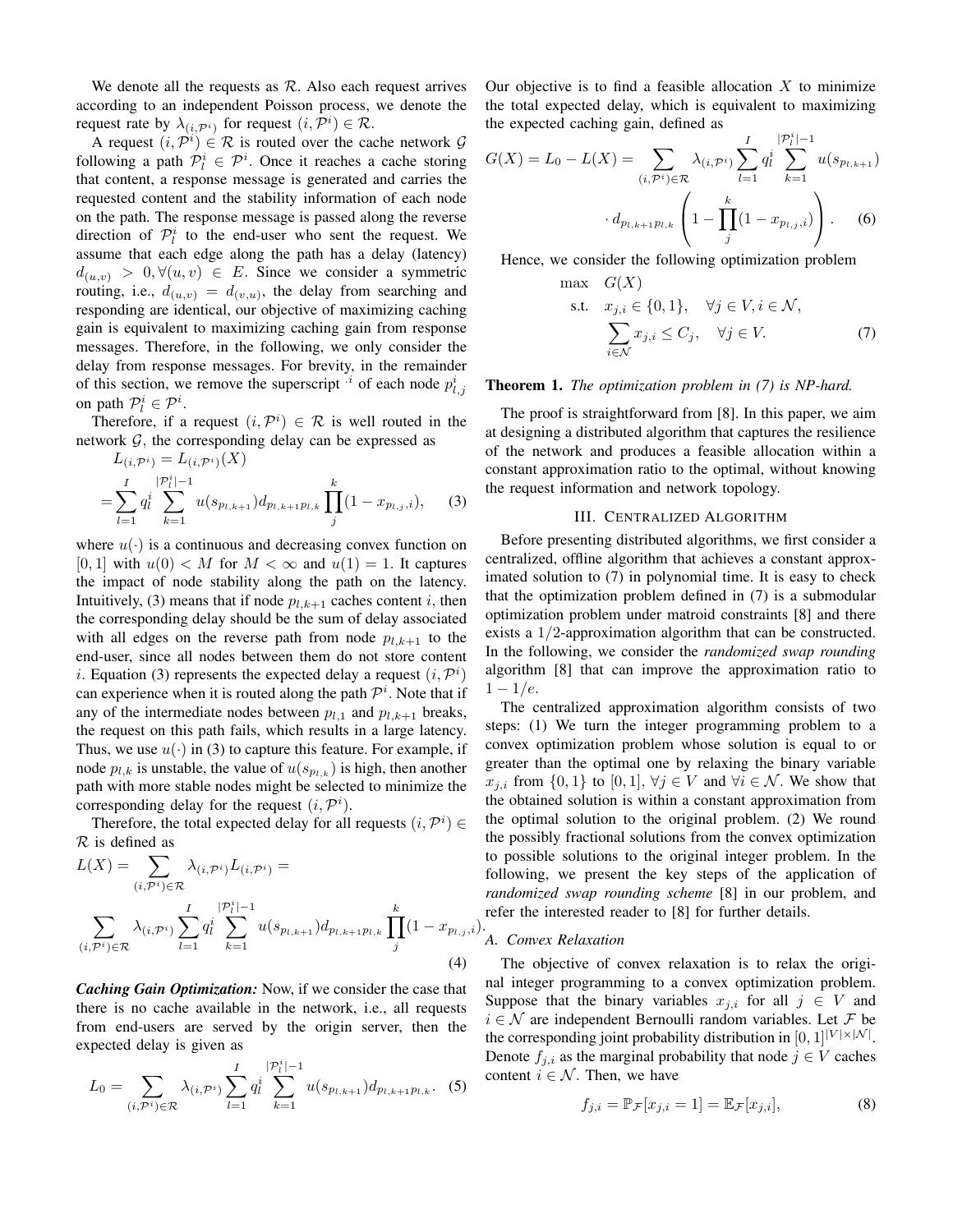where  $\mathbb{P}_{\mathcal{F}}[\cdot]$  and  $\mathbb{E}_{\mathcal{F}}[\cdot]$  are the probability and expectation with respect to (w.r.t.)  $F$ . Denote the corresponding relaxed global allocation as  $F = \{f_{j,i}\}^{|V| \times |{\cal N}|}$ . Then we have  $E_{\mathcal{F}}[G(X)]$ 

$$
\begin{split}\n&= \mathbb{E}_{\mathcal{F}} \Bigg[ \sum_{(i,\mathcal{P}^i) \in \mathcal{R}} \lambda_{(i,\mathcal{P}^i)} \sum_{l=1}^I q_l^{i} \sum_{k=1}^{|\mathcal{P}_l^i|-1} u(s_{p_{l,k+1}}) d_{p_{l,k+1}p_{l,k}} \\
&\cdot \left( 1 - \prod_j^k (1 - x_{p_{l,j},i}) \right) \Bigg] \\
&= \sum_{(i,\mathcal{P}^i) \in \mathcal{R}} \lambda_{(i,\mathcal{P}^i)} \sum_{l=1}^I q_l^{i} \sum_{k=1}^{|\mathcal{P}_l^i|-1} u(s_{p_{l,k+1}}) d_{p_{l,k+1}p_{l,k}} \\
&\cdot \mathbb{E}_{\mathcal{F}} \Bigg[ 1 - \prod_j^k (1 - x_{p_{l,j},i}) \Bigg] \\
\overset{(a)}{=} \sum_{(i,\mathcal{P}^i) \in \mathcal{R}} \lambda_{(i,\mathcal{P}^i)} \sum_{l=1}^I q_l^{i} \sum_{k=1}^{|\mathcal{P}_l^i|-1} u(s_{p_{l,k+1}}) d_{p_{l,k+1}p_{l,k}} \\
&\cdot \left( 1 - \prod_j^k (1 - \mathbb{E}_{\mathcal{F}} [x_{p_{l,j},i}]) \right) \\
&\triangleq G(F), \tag{9}\n\end{split}
$$

where (a) holds true since all nodes are independent and unique on a feasible path. This is known as multi-linear relaxation of  $G(X)$  [8]. Now consider the following relaxed convex optimization problem

max 
$$
G(F)
$$
  
\ns.t.  $f_{j,i} \in [0,1], \quad \forall j \in V, i \in \mathcal{N},$   
\n
$$
\sum_{i \in \mathcal{N}} f_{j,i} \leq C_j, \quad \forall j \in V.
$$
\n(10)

If we denote the optimal solutions to  $(7)$  and  $(10)$  by  $X^*$  and  $F^*$ , respectively. Then we immediately have

$$
G(X^*) \le G(F^*),\tag{11}
$$

since (10) achieves the maximization of the same objective function over a larger domain.

However, (9) is not concave, in order to achieve a convex optimization problem, we consider the following approximated function

$$
\tilde{G}(\tilde{F}) = \sum_{(i,\mathcal{P}^i)\in\mathcal{R}} \lambda_{(i,\mathcal{P}^i)} \sum_{l=1}^I q_l^i \sum_{k=1}^{|\mathcal{P}_l^i|-1} u(s_{p_{l,k+1}}) d_{p_{l,k+1}p_{l,k}} \cdot \min\left\{1, \sum_{j=1}^k f_{p_{l,j},i}\right\}, (12)
$$

which is concave.

Now we consider the following relaxed approximated convex optimization problem

max 
$$
\tilde{G}(\tilde{F})
$$
  
s.t.  $f_{j,i} \in [0,1], \quad \forall j \in V, i \in \mathcal{N},$   

$$
\sum_{i \in \mathcal{N}} f_{j,i} \leq C_j, \quad \forall j \in V.
$$
 (13)

**Theorem 2.** [8] Given the optimal solutions  $F^*$  to (10) and  $\tilde{F}^*$  to (13), we have

$$
\left(1 - \frac{1}{e}\right) G(F^*) \leq \tilde{G}(\tilde{F}^*) \leq G(F^*). \tag{14}
$$

Hence, from (11) and (14), we know the optimal solution to (10) is within a constant factor from that of (7). Also note that the convex optimization problem (13) can be solved in strongly polynomial time [8]. In the following, we show that the optimal solution  $\tilde{F}^*$  can be rounded to a feasible solution to (7) in finite steps.

## *B. Randomized Rounding*

Convex relaxation enables us to solve a convex optimization problem and obtain an optimal solution  $\tilde{F}^*$ , however, this solution may not satisfy the constraint of the original problem, i.e.,  $F^*$  may contain fractional solutions. Hence, to produce a constant approximation solution to (7),  $\tilde{F}^*$  has to be rounded. Here, we use the randomized swap rounding scheme [8].

We use the following rounding steps: (i) Denote  $f_{j',i}$  as a convex combination of  $f_{p_{l,j},i}$ , i.e.,  $f_{j',i} = \sum_{l=1}^{I} q_l^{i} f_{p_{l,j},i}$ , where  $\sum_{l=1}^{I} q_l^i = 1$ ; (ii) Merge any two components in  $f_{j',i}$ into a new component with the coefficient equals to the sum of the corresponding coefficients of the merged two components; (iii) Continue the merge operation of  $I - 1$  steps to obtain the new variable  $f_{j',i}$ , and repeat the process for all possible content  $i \in \mathcal{N}$ , after which we obtain  $|\mathcal{N}| \times |V|$  variables for the caching probability of these content in the network; (iv) If all are integer, we are done; otherwise, pick two fractional variables, since the capacity is integer, there must exist at least two fractional solutions; (v) transform the mass between these two variables, after which at least one of them becomes 0 or 1 and the objective function is at least as good as before after the transform  $[8]$ ; (vi) repeat step (iv) and (v) until there are no fractional solutions. Denote the obtained integral solution as  $\hat{X}$ . The caching gain G after each rounding step is at least as good as that at previous step [8].

Theorem 3. *Following the above randomized rounding policy, the rounding solutions* X˜ *satisfies*

$$
\left(1 - \frac{1}{e}\right)G(X^*) \le \left(1 - \frac{1}{e}\right)G(F^*) \le \tilde{G}(\tilde{F}^*) \le G(\tilde{X}),\tag{15}
$$

*hence there exists a*  $\left(1-\frac{1}{e}\right)$  *approximation solution to (7).* 

Since the number of variables in the networks is finite, the above rounding steps conclude in finite steps.

#### IV. DISTRIBUTED RESILIENT CACHING ALGORITHM

In many applications, the requests and network topology are usually dynamic and not a priori known. Hence, a distributed algorithm that can provide an optimal content allocation without knowing the requests and adapt to changes are preferred. In this section, we design distributed algorithms for *caching decision-making* to improve content reachability in resilient caching networks.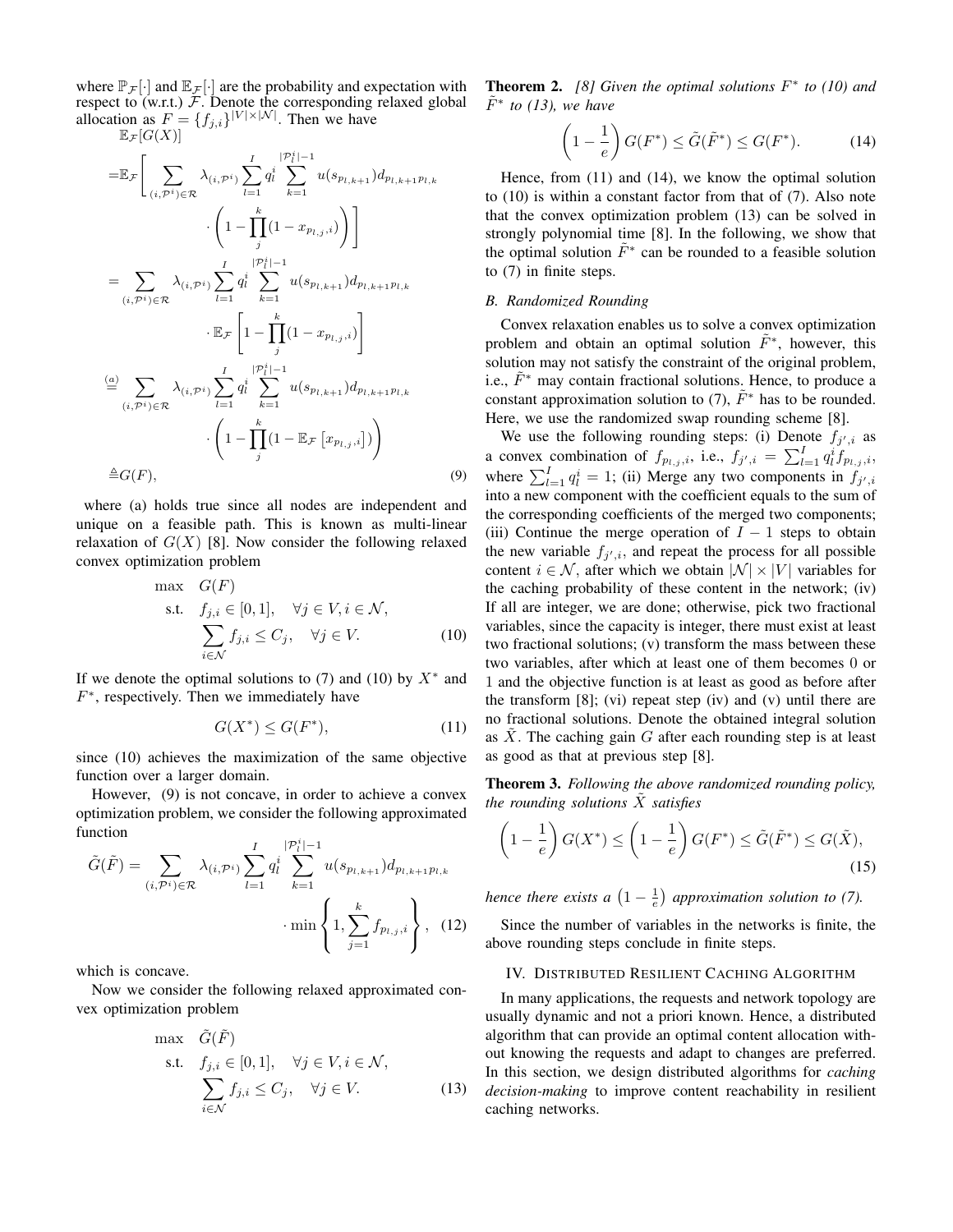## *A. Gradient Ascent Algorithm*

A natural decentralized approach to maximizing  $\tilde{G}(\tilde{F})$  is to gradually move the random variables towards the optimal point using the gradient ascent algorithm. Since  $G(\cdot)$  is concave, the algorithm converges to a solution within a constant approximation ratio  $(1 - 1/e)$  to the optimal solution to the original optimization problem (7) by Theorem 3.

However, we cannot directly compute the gradients from a centralized viewpoint since  $G(\cdot)$  is not differentiable over the whole feasible region, we need to consider the subgradient. Similar to the solution in [15], each node needs to estimate the subgradient relying only on the local request and response information. Once we achieve a solution to (13), which may contain a fractional solution, we need to determine the allocation of content in each cache. Since each node needs to determine the cache content in a distributed way, we cannot directly use the randomized swap rounding.

We address both these issues by showing that the subgradients can be estimated in a distributed way only with information arrival at each node, and we can easily obtain a feasible randomized rounding solution. The proposed approach is based on the algorithm presented in [15] that we significantly extend by taking into account multi-path routing and network failures. We briefly introduce the gradient ascent algorithm as applied to our problem, referring the interested readers to [15] for further details.

*Algorithm Overview:* We measure the information and update the caching allocation upon each request. Each node has its own marginal  $f_j \in [0,1]^{|\mathcal{N}|}$  for  $j \in V$ , i.e., j keeps track of its own marginal probability  $f_{j,i}$  of caching content i. We call  $f_i$  as the state of node j. Upon each request, each node adapts its state vector  $f_j$  and then reshuffles the content in the cache.

To be more specific, upon the  $k$ -th request, node  $j$  first estimates its own subgradient  $g_j$  of  $\tilde{G}(F)$  w.r.t.s to  $f_j$  with the information available from the request, i.e.,  $g_j(\tilde{F}^{(k)}) \in$  $\partial_{f_j}\tilde{G}(\tilde{F}^{(k)})$ , where  $\partial_{f_j}\tilde{G}(\tilde{F}^{(k)})$  is the set of subgradients of G w.r.t.  $f_j$ . Given this subgradient, node j computes its own state as

$$
f_j(\tilde{F}^{(k+1)}) \leftarrow \mathcal{P}_{\mathcal{S}_j}\left(f_j(\tilde{F}^{(k)}) + \eta_k g_j(\tilde{F}^{(k)})\right),\tag{16}
$$

where  $\eta_k > 0$  is the step size and  $\mathcal{P}_{S_j}$  is the projection to node *j*'s set of  $S_j = \{ f_j \in [0,1]^{|\mathcal{N}|} : \sum_{i \in \mathcal{N}} f_{j,i} = C_j \}.$ 

Now we describe how to compute the estimate  $g_j$  of the subgradient  $\partial_{f_j}\tilde{G}(\tilde{F}^{(k)})$  upon each request, which only requires the information available at each local node from the response message traversing the node. We drop the superscript  $(k)$  for brevity. Consider a request  $(i, \mathcal{P}^i)$  and suppose that path  $P_l^i \in \mathcal{P}^i$  is selected, then:

(i) a request message is sent out along the path until it hits a node that caches content  $i$ . Every time it traverses an edge  $(j', j) \in E$ , node j adds the latency  $d_{j', j}$  to latency counter H and its stability score  $s_j$  to counter  $\chi$ , then we have  $H_{j,i} = \sum_{k=1}^{j-1} d_{k,k+1}$ , and  $\chi_{j,i} = \sum_{k=1}^{j-1} s_k d_{k,k+1}$ ;

(ii) a response message is sent down in the reverse direction carrying the latency counter information as well as request stability counter  $\chi$  and cache stability counter  $\psi$ . If a node caches the content, it adds its cache stability to the counter  $\psi$  and subject the score to counter  $\chi$ . Since the response message traverses every node on the reverse direction of the path, every node on the path learns the values of these counters:  $\psi_{k,i} = \sum_{k=1}^{j-1} s_k d_{k+1,k} 1_{x_{k,i}=1}$  and  $\chi_{k,i} = \sum_{k'=1}^{j-1} s_{k'} d_{k'+1,k'} - \sum_{k=1}^{j-1} s_{k} d_{k+1,k};$ 

(iii) given the information learned from the request, each node  $k$  computes its estimate:

$$
f_{k,i} = (\chi_{k,i} + \psi_{k,i}) / H_{k,i}.
$$
 (17)

Note that, only nodes on the reverse path that the request  $(i, \mathcal{P}^i)$  traverses need to compute it.

Finally, given  $f_j(\tilde{F}^{(k+1)})$ , each node  $j \in V$  reshuffles its cached content independently of other nodes in the network, i.e., node j selects a random variable  $x_{j,i} = 1$  with probability  $f_{j,i}(\tilde{F}^{(k+1)})$  independently of any other nodes in V with a joint distribution satisfying  $F$ .

Remark 1. *It is easy to show that the estimate of the subgradient is unbiased. We skip the technical proofs demonstrating the unbias of the estimator and the convergence of the algorithm due to space constraints.*

#### *B. Distributed Resilient Caching Algorithm*

The gradient ascent algorithm has a drawback that the estimation of the gradient and the decision of caching are made at the end of a request, which may incur additional traffic to retrieve the requested content. In the following, we propose a new distributed resilient caching algorithm (DR-Cache) that is simple and does not have the above drawback.

*Algorithm Overview:* Consider a request  $(i, \mathcal{P}^i) \in \mathcal{R}$ . Suppose a path  $P_l^i$  is selected from  $P_i^i$  with probability  $q_l^i$ . Note that under our model, a request is routed on only one path each time. For simplicity, we remove the subscribe  $\iota$ , and denote the path as  $\mathcal{P}^i$  directly.

*Step* 1: Once the request  $(i, \mathcal{P}^i)$  is generated, it is then sent along the path  $\mathcal{P}^i$  until it reaches one node that caches the content *i*, i.e.,  $x_{j,i} = 1$  for  $j = 1, \dots, |\mathcal{P}^i|$ . The request message for a request  $(i, \mathcal{P}^i)$  contains a request stability counter  $\chi$  and the current latency H. Whenever the request traverses a node along the path, the stability score of the node is added to the counter  $\chi$  and the latency counter H is increased by that along the edge:

$$
\chi_{j,i} = \sum_{k=1}^{j-1} s_k d_{k,k+1}, \quad \forall j = 1, \cdots, |\mathcal{P}^i|,
$$
  

$$
H_{j,i} = \sum_{k=1}^{j-1} d_{k,k+1}.
$$
 (18)

*Step* 2*:* Upon finding the cached content  $i$  (suppose it is node j on the path  $\mathcal{P}^i$ ), a response message carrying content i is sent back to the end user along the reverse path. The response message for a request  $(i, \mathcal{P}^i)$  contains a request stability counter  $\chi$ , a cache stability counter  $\psi$  and the latency counter  $H$ . Note that  $H$  does not change along the reverse path.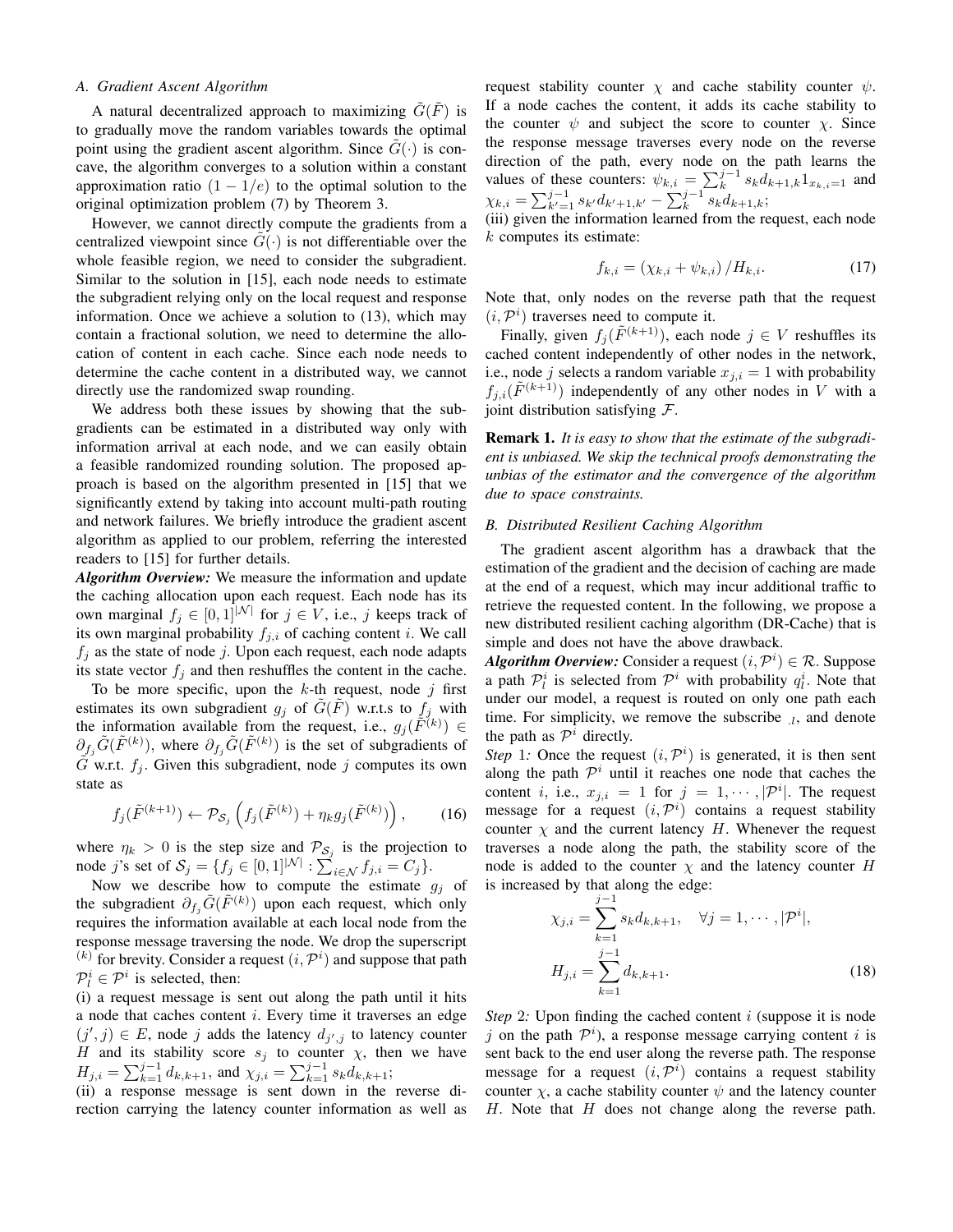Therefore, node  $k$  on the reverse path learns the following information:

$$
H_{k,i} \equiv H_{j,i}, \text{ where } x_{j,i} = 1 \text{ and } k = 1, \dots, j,
$$
  
\n
$$
\chi_{k,i} = \chi_{j,i} - \sum_{k}^{j-1} s_k d_{k+1,k}, \quad k = 1, \dots, j,
$$
  
\n
$$
\psi_{k,i} = \sum_{k}^{j-1} s_k d_{k+1,k} 1_{x_{k,i}=1}.
$$
\n(19)

*Step* 3*:* Based on the received information, node k computes the probability of caching content  $i$ . This computation captures the stability of nodes on the path, as well as the latency to find a node (say node  $j$  as above) on the path that caches content  $i$ , which is defined as follows

$$
f_{k,i} = 1 - \frac{1}{H_{k,i}} \left( \theta_{\chi,k} \chi_{k,i} + \theta_{\psi,k} \psi_{k,i} \right) \cdot g_k(p_{k,i}), \tag{20}
$$

where  $p_{k,i}$  is the popularity of content i at node k and  $g_k(\cdot)$  is a decreasing smooth function.  $\theta_{\chi,k}$  and  $\theta_{\psi,k}$  are two weighted parameters, representing the greediness of caching.

*Step* 4: Finally, after computing the probability, node k decides to cache content i with probability  $f_{k,i}$ . If a content needed to be evicted, then an eviction policy (e.g. random replacement (RR), FIFO or LRU [17]) is applied.

The above steps are summarized in Algorithm 1. Note that node k decides to cache the content directly without computing  $f_{k,i}$  if there is available cache capacity (line  $13 - 15$ ).

Algorithm 1 Distributed Resilient Caching Algorithm

1: *When node* k *receives a message* 2: if request message for content i from node  $k'$  then 3:  $H_{k,i} = H_{k',i} + d_{k',k}$ 4: if k has the requested content then 5:  $\psi_{k,i} = s_k d_{k',k}$ 6:  $\chi_{k,i} = \chi_{k',i} - s_k d_{k',k}$ 7: send the response message back 8: else 9:  $\chi_{k,i} = \chi_{k',i} + s_k d_{k',k}$ 10: forward the request to next hop 11: else if response message with content  $i$  from node  $k'$  then 12: update content popularity  $p_{k,i}$ 13:  $\chi_{k,i} = \chi_{k',i} - s_k d_{k',k}$ 14: **if**  $C_k > 0$  **then**  $//C_k$  *is available capacity of* k 15: cache the content, update  $C_k = C_k - 1$ 16:  $\psi_{k,i} = \psi_{k',i} + s_k d_{k',k}$ 17: else 18: Compute caching probability  $f_{k,i}$ 19: if the decision is to cache the content then 20:  $\psi_{k,i} = \psi_{k',i} + s_k d_{k',k}$ 21: Replace the content using an eviction policy 22: forward the response message to the next hop



*(a)* χ *captures the stability of all nodes on the path towards the end user.* ψ *indicates the stability of the nodes that have cached the content on the response path.*

*(b) From Equation (20), we can see that (i) If*  $(\chi + \psi)/H$  *is small, the content should be cached only in unstable nodes, thus the current node should cache the content with higher probability such that the content could serve future requests even if those unstable nodes fail; (ii) If*  $(\chi + \psi)/H$  *is large, the content should be cached in stable nodes. Thus the current node sets lower caching probability for this content to save space for other content; (iii) If the content* i *is more popular at node* k, *then it should be cached with a higher probability, this is captured by the popularity function*  $q_k(\cdot)$ *.* 

*(c) Caching probability increases when response message is close to end-user (see the example in section IV-C).*

## *C. Illustrative Example*

**1 2 3 4 5 6 0.5 0.6 0.7 0.8 0.9 1 Stability score Node has the content Node sends request Request path Response path** 

Fig. 1: Illustrative Example of a Simple Path.

We begin our analysis of the aforementioned insights with a simple but representative example as shown in Figure 1, where node 6 stores the requested content. We consider a simple case when  $g_k(p_{k,i}) = 1$  and  $\theta_{\chi,k} = \theta_{\psi,k} = 1$  for  $\forall i \in \mathcal{N}, k \in V$ , then the decision probability in (20) reduces to

$$
f_{k,i} = 1 - \left(\chi_{k,i} + \psi_{k,i}\right) / H_{k,i}.
$$
 (21)

W.l.o.g., we assume the latency of each link is 1, and stability scores are given as 0.5, 0.6, 0.7, 0.8, 0.9 and 1, respectively. TABLE I:  $\chi_{k,i}$ ,  $\psi_{k,i}$  and  $f_{k,i}$  updated on the response path

| <b>Node</b>    | $\chi_{k,i}$ | $\psi_{k,i}$ | $H_{k,i}$ | $J_{k,i}$ | $\chi_{k,i}$ | $\mu_{k,i}$       |
|----------------|--------------|--------------|-----------|-----------|--------------|-------------------|
| 6              | 4.5          |              | 6         |           | 3.5          |                   |
| 5              | 3.5          |              |           | 0.25      | 2.6          |                   |
| 4              | 2.6          |              |           | 0.4       | 1.8          |                   |
| 3              | 1.8          |              | 6         | $0.53*$   | $1.1\,$      | $1 + 0.7 = 1.7$   |
| $\overline{2}$ |              | 1.7          |           | 0.53      | 0.5          |                   |
|                | 0.5          | 1.7          | 6         | $0.63*$   |              | $1.7 + 0.5 = 2.2$ |

For the request message,  $(\chi, H)$  is carried along the message, and based on Algorithm 1, the information updated from node 1 to node 6 are as follows:  $(0.5, 1)$ ,  $(1.1, 2)$ ,  $(1.8, 3), (2.6, 4), (3.5, 5)$  and  $(4.5, 6)$ . Since node 6 caches the requested content, a "cache hit" occurs. Upon the occurrence of a cache hit, the content is sent back along the reverse direction of the path. A response message containing  $(\chi, \psi, H)$  are sent back at the same time. Each node learns this information, updates its own  $(\chi, \psi, H)$  and then computes its own probability of caching this content through Equation (21) (assume that all nodes are full, i.e.  $C_k = 0$ ). Denote  $(\chi_j, \psi_j, H_j)$  as the message node j receives from parent node and  $(\chi_j^*, \psi_j^*, H_j)$  as the message node j sends to its child node. Hence, we have  $(\chi_j, \psi_j, H_j) = (\chi_{j+1}^*, \psi_{j+1}^*, H_{j+1})$ for  $j = 1, \dots, 5$ . From the request message, we have  $(\chi_6, \psi_6, H_6) = (4.5, 0, 6)$ . Since node 6 caches the content, then  $(\chi_6^*, \psi_6^*, H_6) = (3.5, 1, 6) = (\chi_5, \psi_5, H_5)$ . Given this information, nodes compute the probability  $f_k$  based on (21) as shown in Table I. Suppose nodes 3 and 1 decide to cache the content, then they add their stabilities to  $\psi^*$ .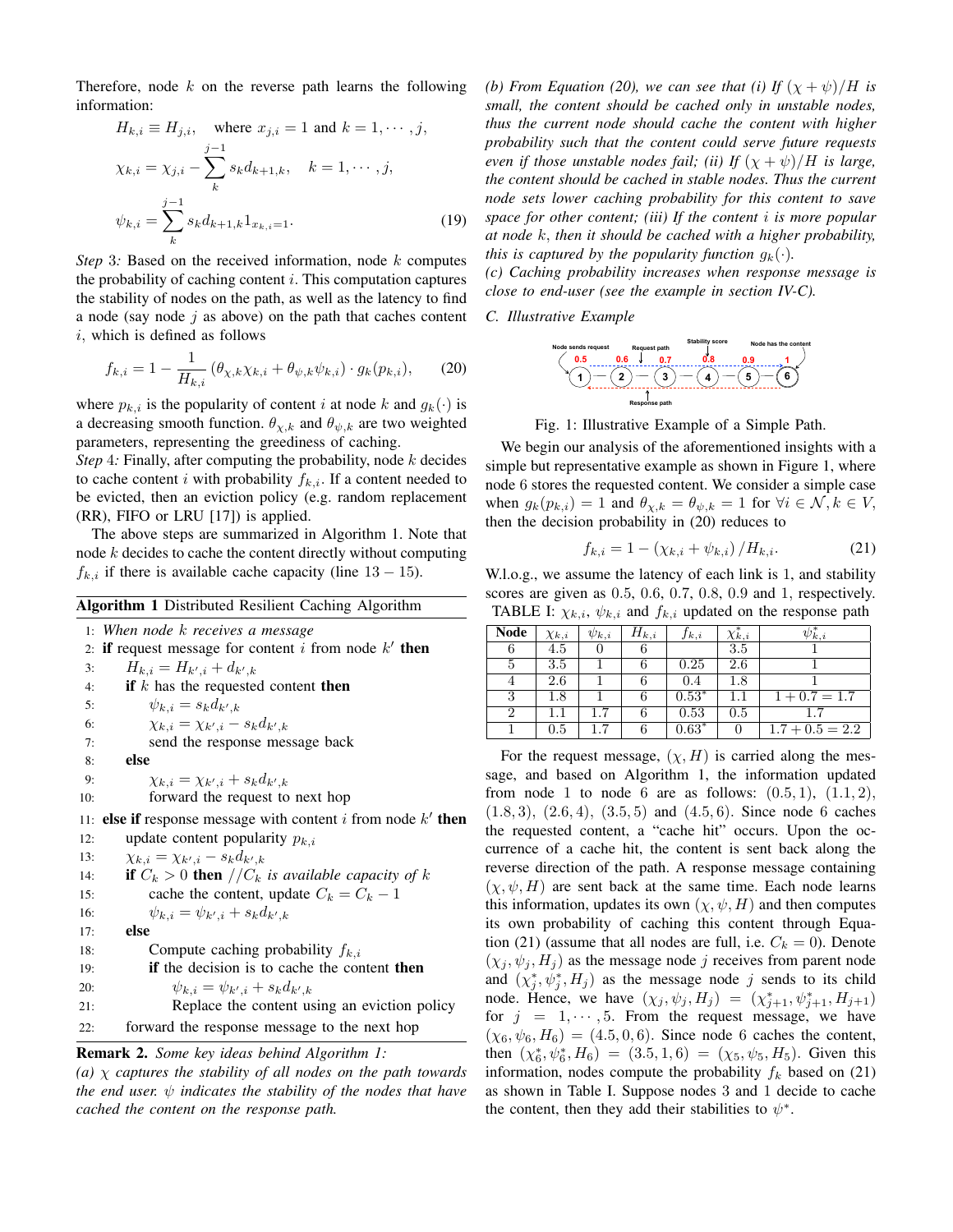#### V. NUMERICAL STUDIES

We evaluate the performance of Algorithm 1 (DR-Cache) through a series of experiments using both synthetic and real traffic traces over a class of network topologies. We compare DR-Cache with traditional non-resilient path replication (PR) algorithms using different eviction policies: random replacement (RR), FIFO and LRU [17]. We find that DR-Cache can significantly outperform traditional PR algorithms. The highlights of the evaluation results are:

- DR-Cache can reduce the number of failed requests up to 8%, and improve the caching gain as much as 57%, compared to PR.
- DR-Cache reduces the routing overhead as much as 16.7% compared to PR.

TABLE II: Network Topologies and Experiment Parameters

| <b>Network</b>    |     | Η,  |     | R     |     | R    |
|-------------------|-----|-----|-----|-------|-----|------|
| Abilene           |     |     | 70  | 20352 | 73  | 2857 |
| Nobel EU          | 28  | 41  | 162 | 27119 | 169 | 4144 |
| Zib <sub>54</sub> | 54  | 81  | 313 | 33169 | 325 | 9382 |
| Erdos-Renyi       | 100 | 915 | 578 | 37159 | 600 | 3432 |

## *A. Methodology*

Experiment setup: The networks we consider are summarized in Table II, including one synthetic network (Erdos-Renyi (ER)) and three real backbones. The size of these networks ranges from 12 to 100 nodes.  $|\mathcal{N}|$  and  $|\mathcal{R}|$  represent the number of unique contents and requests under synthetic traffic, respectively, whereas  $|\mathcal{N}^*|$  and  $|\mathcal{R}^*|$  are corresponding numbers under real traffic traces [4]. The failure probability of devices is usually less than 50% in real systems [12], [18]. Thus, we associate each node (cache) with a stability score, randomly chosen as  $s_i \in [0.5, 1]$  in numerical experiments. As nodes' stabilities are stochastic variables, we run each simulation 100 times to get the mean result. We evaluate the performance of candidate algorithms by varying the cache size of each node from  $1 - 10\%$  of the total number of content.

We generate the synthetic traffic as follows. We first randomly select an origin server and assume that it has all the requested contents. To ensure path overlap, we randomly select  $|Q|$  nodes from V that are the only nodes to generate requests. We generate a set of requests starting from a random node in  $Q$ , with the requested content selected from N following a Zipf distribution with parameter 1.2. In order to confirm that our results also hold in real systems, we run similar experiments using traces from IRCache project [4], with an attention on data gathered from the SD Network Proxy in Feb. 2013. A detailed study shows that these traces capture the regional traffic and exhibit significant non-stationaries due to daily traffic fluctuations.

Evaluation metrics: Our primary metrics for comparisons are *number of failed requests*, *average time caching gain per request* and *routing overhead* across the resilient networks.

*Number of failed request*: A request is routed over the shortest path between user and the origin server. If failures occur on the path, then a 3-hop scoped-flooding [27] is chosen. A request is said to be failed if it cannot be satisfied using flooding.

*Average time caching gain per request*: we measure the caching gain  $G$  using the latency defied as follows

$$
\bar{G} = L_0 - L(X),\tag{22}
$$

where  $L_0$  is the latency without caching, and  $L(X)$  is the latency when requests are served from intermediate nodes with content allocation  $X$ . For simplicity, we set the latency  $d$  of all edges equals to 1 in our experiments. In such a case, the average time caching gain is equivalent to the average number of hops saved.

*Routing Overhead*: The number of requests routed through 3 hop scoped-flooding, which introduces substantial volume of traffic to the networks.

In DR-Cache, when a request for content  $i$  reaches node k, it decides to cache it with probability  $f_{k,i}$ , given in Equation (20). In our numerical experiments, we need to consider the specific values of the parameters  $\theta_{\chi,k}, \theta_{\psi,k}$  and  $g_k(p_{k,i})$ . Following the discussion on the impact of these parameters on  $f_{k,i}$  in Section IV-B, here we consider three classes of the form for  $f_{k,i}$ , denoted as  $F_1$ ,  $F_2$  and  $F_3$ ,

$$
F_1 = 1 - (\chi + \psi)/H,
$$
\n(23)

$$
F_2 = 1 - (\theta_\chi \chi + \theta_\psi \psi) / H,\tag{24}
$$

$$
F_3 = 1 - log_{10}((1 - p_{k,i})/p_{k,i}) \cdot (\chi + \psi)/H, \tag{25}
$$

where  $p_{k,i} \in (0,1]$  is the popularity of content i seen by node  $k$ , which is updated whenever node  $k$  receives a content. In the following, we characterize the impact of  $\theta_{\chi,k}, \theta_{\psi,k}$  and  $g_k(p_{k,i})$  on the performance of candidate algorithms through  $F_1$ ,  $F_2$  and  $F_3$ .

## *B. DR-Cache vs. PR using LRU*

We first compare the performance of DR-Cache using  $F_1$ ,  $F_2$  and  $F_3$  with the traditional non-resilient PR under synthetic traffics of Nobel EU network. LRU is applied to both if an eviction occurs. We consider the cache size of each node to be  $C = 1\%$ , 5% and 10% of the total number of content.

The performance of DR-Cache using  $F_1$ ,  $F_2$  with different values of  $(\theta_x, \theta_y)$ ,  $F_3$  and PR are shown in Figure 2. It is obvious that increasing the cache size improves the performance for all algorithms. More importantly, we observe, even with the simplest form  $F_1$ , DR-Cache always outperforms PR in terms of lower number of failed requests and higher time caching gain. Since  $F_1$  does not capture all necessary information for cache decision-making, the performance gain is limited. For example,  $F_1$  reduces around 3% number of failed requests compared to PR.

As discussed in Section IV-B,  $\theta_{\chi}$  and  $\theta_{\psi}$  capture the greediness of caching decision-making. From (24), if we choose smaller values of  $\theta_{\chi}$  and  $\theta_{\psi}$  (e.g.  $\theta_{\chi} = \theta_{\psi} = 0.8$  in Figure 2), we manually increase the caching probability at each node since  $F_2 > F_1$  with other parameters fixed. Similarly, choosing larger values of  $\theta_{\chi}$  and  $\theta_{\psi}$  (e.g.  $\theta_{\chi} > 1$  and  $\theta_{\psi} > 1$ ) forces the caching probability of each node to be decreased as  $F_2 < F_1$ . In particular, if the values of  $\theta_{\chi}$  and  $\theta_{\psi}$  make  $F_2 < 0$ , the node never caches this content when the cache is full.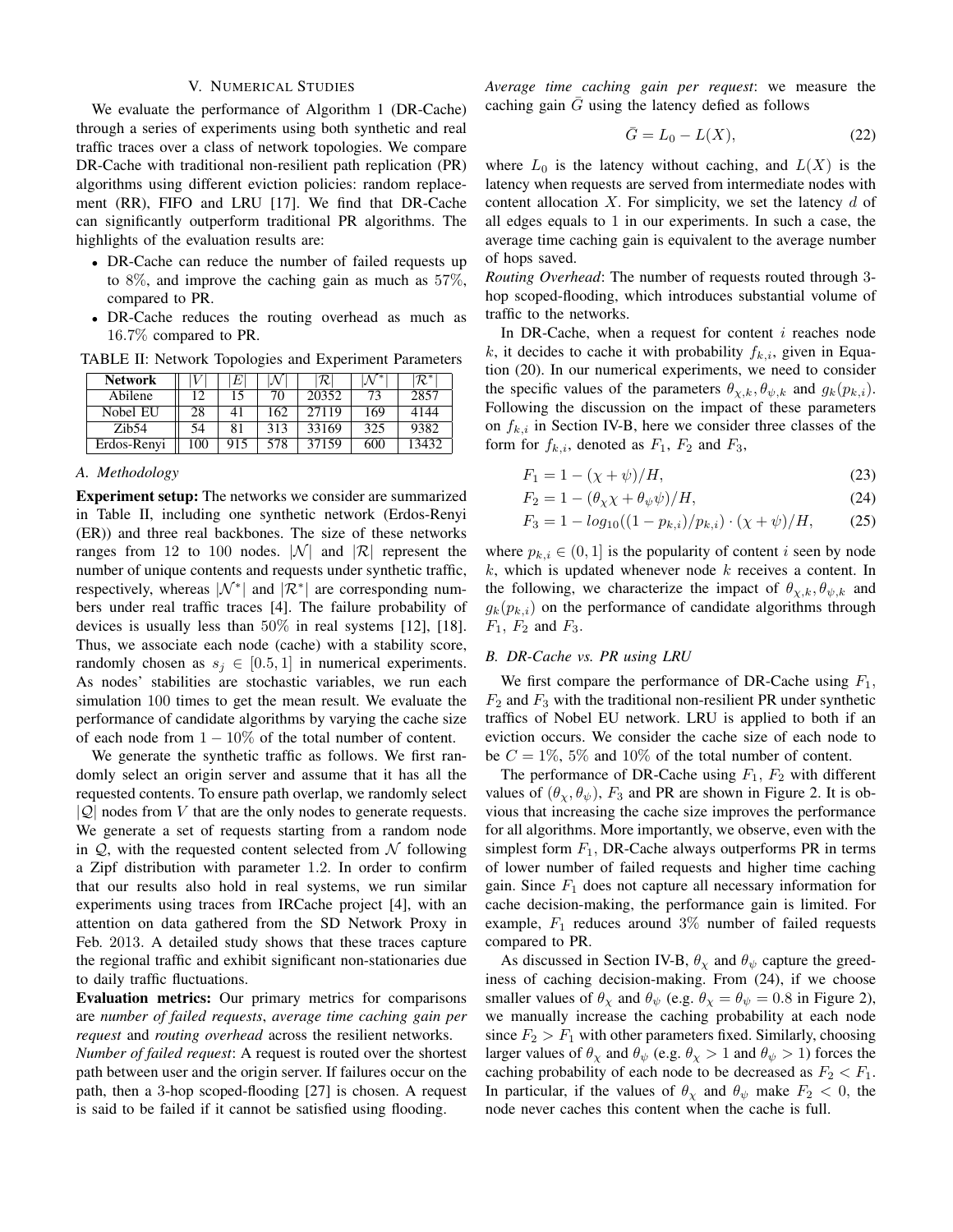We characterize the impact of  $\theta_{\chi}$  and  $\theta_{\psi}$  on the performance through  $F_2$ , shown in Figure 2. We can see: (i)  $F_2$  outperforms PR in all cases; (ii) smaller values degrade the performance, the performance of  $F_2$  with  $\theta_{\chi} = \theta_{\psi} = 0.8$  is worse than  $F_1$ in terms of larger number of failed requests and smaller value of caching gain. Intuitively, smaller value of  $\theta_{\chi} = \theta_{\psi} = 0.8$ increases the caching probability compared to  $F_1$ , however, in real applications or even with the synthetic traffic we consider, most content (70−80%) have only been requested once, there is no need to increase caching probabilities. We also simulate other smaller values of  $\theta_{\chi}, \theta_{\psi}$ , similar trends exist and are omitted here due to space constraints. We mainly focus on the case  $\theta_{\rm x}, \theta_{\rm \psi} > 1$ , i.e., decreasing the greediness of caching. (iii) We analyze multiple combinations of  $\theta_{\chi}, \theta_{\psi} > 1$ , and all cases we consider significantly improve the performance, shown in Figure 2. For example, when  $C = |\mathcal{N}| \times 1\%$ ,  $\theta_{\chi} =$  $\theta_{\psi} = 3$  results in best performance w.r.t. lower failed requests and larger caching gain. However, this is not the best choice for  $C = |\mathcal{N}| \times 5\%$  and  $C = |\mathcal{N}| \times 10\%$ . Note that further increasing  $\theta_{\chi}, \theta_{\psi}$  results in a decrease in performance as  $F_2 \leq$ 0, nodes never cache new content.



Fig. 2: PR vs. DR-Cache using  $F_1$ ,  $F_2$  and  $F_3$ .

Intuitively, more popular content should be cached with a higher probability, however, neither  $F_1$  nor  $F_2$  captures the content popularity. Finally, we introduce content popularity into decision-making, given in Equation (20). With the analysis above of the impact  $\theta_{\chi}$  and  $\theta_{\psi}$  on the performance, for simplicity, we consider the case that  $\theta_{\chi} = \theta_{\psi} = 1$ and  $g_k(p_{k,i}) = \log_{10}((1 - p_{k,i})/p_{k,i})$ . Note that  $g_k(p_{k,i})$ is decreasing in  $p_{k,i}$ , hence  $F_3$  is increasing in  $p_{k,i}$ . It is consistent with the idea that more popular content should be cached with higher probability. Moreover, as we have observed, most content have  $p_{k,i} < 0.01$ , i.e.,  $g_k(p_{k,i}) > 1$ . As a result,  $F_3$  is consistent with the observation that  $F_2$  improves the performance with  $\theta_{\gamma}, \theta_{\psi} > 1$ . We can see in Figure 2 that  $F_3$  significantly outperforms all other algorithms. Similar trends hold under other networks using both synthetic and real traces, and hence are omitted here due to space constraints.



Fig. 3: Performance vs. different eviction policies with cache size  $C = |\mathcal{N}| \times 1\%$ . Superscript \* represent real traffic trace. *C. DR-Cache vs. PR using Different Eviction Policies*

The results discussed in Section V-B are with LRU eviction policy. Now we compare the performance of DR-Cache and PR with other candidate eviction policies: RR, FIFO and LRU. Due to space limitations, we only present the results for  $C =$  $|\mathcal{N}| \times 1\%$ , similar trends observed for  $C = |\mathcal{N}| \times 5\%$  and  $C =$  $|\mathcal{N}| \times 10\%$ . Furthermore, through the analysis in Section V-B, here we only consider DR-Cache using  $F_3$ . The results for both synthetic and real traffic traces are given in Figure 3.

Again, DR-Cache outperforms PR under any eviction policy used here. For instance, considering Abilene network with LRU, DR-Cache ( $R_{LRU}$ ) reduces 8% of the number of failed requests while improves the caching gain as much as 57% compared to PR  $(P_{LRU})$ . Also we note that LRU always outperforms RR and FIFO in both DR-Cache and PR algorithms.





In this subsection, we characterize the impact of cache size on the performance. We increase the cache size by  $1\%$  of the total number of contents each time. Due to space limitations, we show the results for  $C_1 = |\mathcal{N}| \times 1\%, C_2 = |\mathcal{N}| \times 5\%$  and